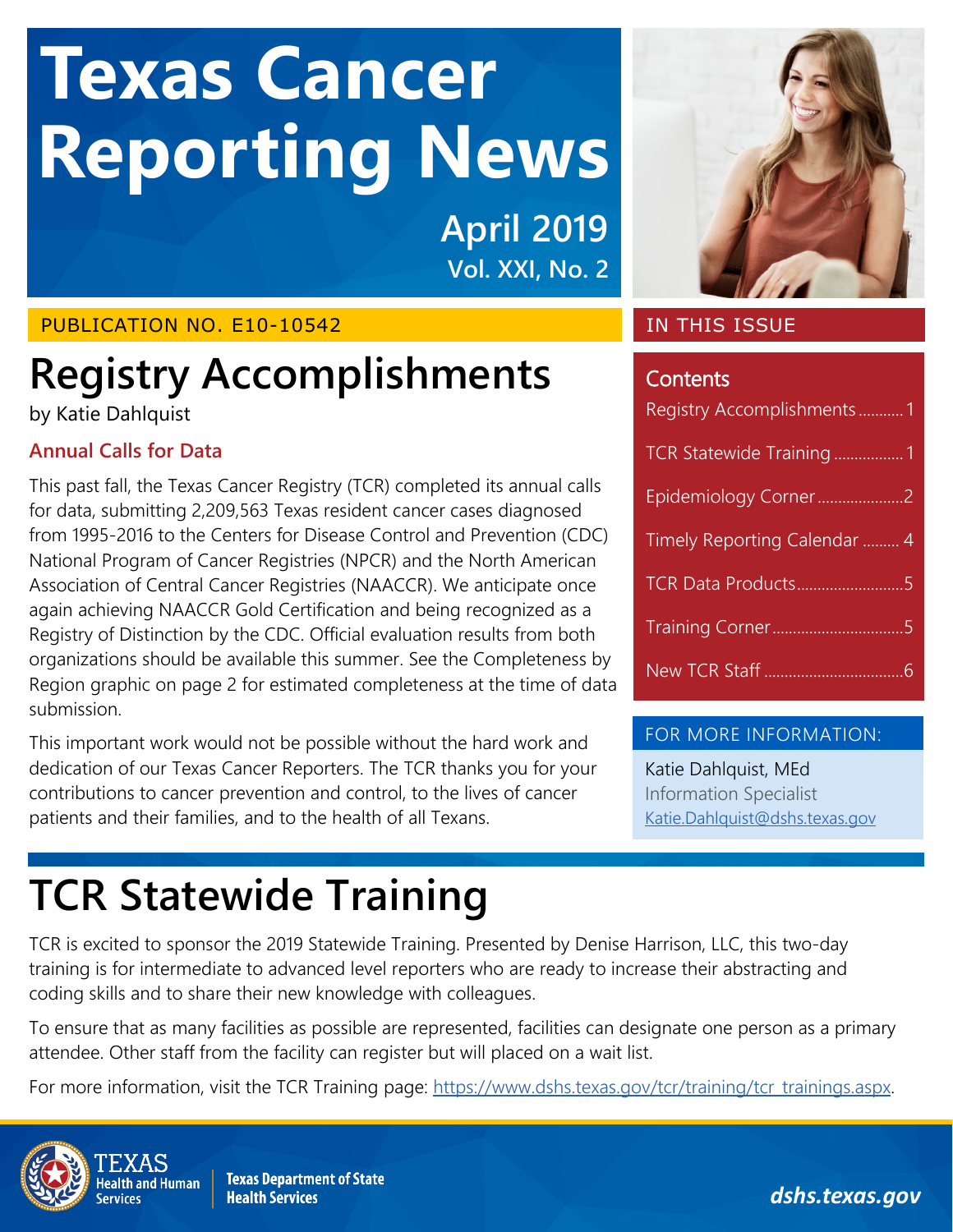# COMPLETENESS BY REGION

# **Diagnosis Year 2016**

*As of November 27, 2018*

#### **95.65%**

#### **Texas Overall**

| Reaion |  |  |
|--------|--|--|

- **94.71%**
- Region 2
- **98.70%**

#### Region 3

# **94.78%**

# Region 4

**93.65%**

Region 5

- **93.84%**
- Region 6
- **99.44%**
- Region 7
- **92.80%**
- Region 8

# **91.60%**

Region 9

**95.55%**

Region 10

**92.34%**

Region 11



#### FOR MORE INFORMATION:

See the TCR Completeness Dashboard: [goo.gl/7bxGx1](https://goo.gl/7bxGx1)

# **Epidemiology Corner**

by Rebecca Sardell, PhD

# **Colorectal Cancer in Texas**

Colorectal cancer develops in the colon and/or rectum. It is the third most commonly diagnosed cancer in both Texas men and women, representing 9.2% of all cancers diagnosed in 2016.<sup>1</sup> Colorectal cancer is also the second leading cause of cancer death in Texas men and third leading cause of cancer death in Texas women, representing 9.6% of all cancer deaths in 2016.<sup>1</sup> The TCR estimates that 11.533 Texans will be diagnosed with colorectal cancer and 4,242 Texans will die from colorectal cancer in 2019.

> *Colorectal cancer is the third most commonly diagnosed cancer in both Texas men and women. It's also the second leading cause of cancer death in Texas men and third leading cause of cancer death in Texas women.*

# **Risk Factors**

Approximately half of all colorectal cancer cases are attributable to modifiable risk factors that include excess body weight, physical inactivity, tobacco use, heavy alcohol use, and diets high in processed and red meat and low in fiber, fruit, and vegetables. Other risk factors include age, a personal or family history of colorectal cancer, a personal history of inflammatory bowel disease such as Crohn's disease or ulcerative colitis, type 2 diabetes, certain inherited conditions such as Lynch syndrome and familial adenomatous polyposis, and Ashkenazi Jewish or African ancestry.

# **Impact of Screening and Early Detection**

Colorectal cancer is one of three cancers with widespread screening programs in the United States. Screening is used to check for noncancerous growths in the colon and rectum, called polyps, that can later develop into cancer. Screening can also detect early stages of the disease when it is more easily treated. If colorectal cancer is found early, the survival rate is high. The five-year relative survival for patients diagnosed at the localized stage is 88.2% of patients, compared to 16.5% once the cancer has spread to distant organs or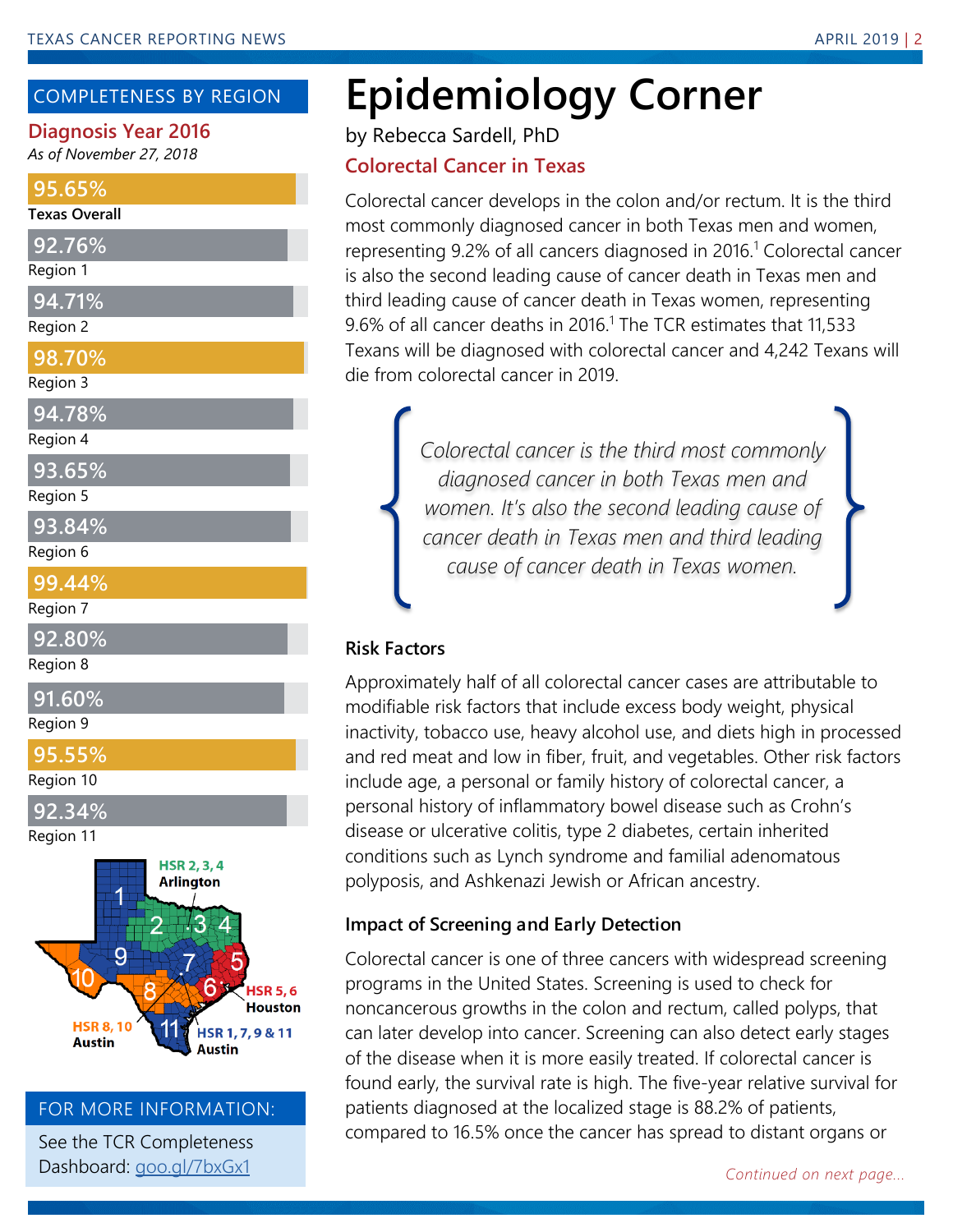tissues.<sup>1</sup> This statistic represents the percentage of cancer patients who have survived for five years after diagnosis compared to people without cancer.

The U.S. Preventive Services Task Force recommends screening for colorectal cancer for all adults aged 50- 75 years.<sup>2</sup> In 2016, 60.1% of Texas adults aged 50-75 years were up-to-date with colorectal cancer screening, which is lower than the national average of 67.7%.<sup>3</sup> In Texas, the percentage of eligible persons who are up-to-date with colorectal cancer screening varies with sex, race/ethnicity, insurance status, and age. In 2016, screening rates were higher in women than men (62.6% vs. 57.3%), Non-Hispanic whites (68.6%) compared to Non-Hispanic blacks (63.7%) and Hispanics (40.3%), insured versus uninsured persons (64.8% vs. 30.6%), and among those aged 65-75 years (76.0%) than in those aged 50-64 years (53.0%).<sup>3</sup> Screening rates are particularly low in South Texas and the Texas-Mexico border counties, with 7 counties in this region among those with the lowest screening rates in the country.<sup>4,5</sup>

# **Colorectal Incidence in Texas**

The incidence rate of colorectal cancer is higher in men than women (44.9 new cases per 100,000 per year during 2012-2016 in Texas males; 31.6 in Texas females). Incidence rates also increase with age, and vary by race/ethnicity. In Texas, rates are highest among non-Hispanic black men (56.4), followed by Hispanic men (46.0), and non-Hispanic white men  $(44.5)$ .<sup>1</sup>

Since the introduction of screening programs, colorectal cancer rates have been declining nationwide.<sup>6</sup> In Texas, the most recent 10-year data mirror national trends; incidence rates decreased by 2.2% per year between 2007 and 2016, with an overall decline of 20%.<sup>1</sup>

Although incidence rates decreased most among non-Hispanic blacks (3.3% per year) compared to other groups, rates are still the highest among this group.<sup>1</sup> Incidence rates declined fastest in adults aged 65 years and over (by 3.7% per year).<sup>1</sup>

# **Colorectal Cancer in Younger Adults**



All rates per 100,000. Cancer Incidence File, Jan 2019. Last accessed Mar 26, 2019. © 2019 Texas Cancer Registry.

While colorectal cancer is less common in younger adults aged 20-49 years, rates in this age group significantly increased by 1.4% per year between 2007 and 2016.<sup>1</sup> This increase occurred primarily among non-Hispanic whites, who also have the highest current incidence rate, although rates in Hispanics also tended to increase.<sup>1</sup> A smaller proportion of cases are diagnosed at the localized stage (when it is more easily treated) in younger adults aged 20-49 years (25.8%) compared to those aged 50-64 years (31.6%) or 65 years and older (33.7%).<sup>1</sup> Colorectal cancer is now the leading cancer diagnosis and leading cause of cancer death in Texas males aged 20-49 years.<sup>1</sup> Increased incidence of colorectal cancer in younger adults, a trend that is also seen nationwide, may be related to increased rates of obesity, inactivity, and unhealthy diets with low fiber consumption, but more research is needed.<sup>6</sup>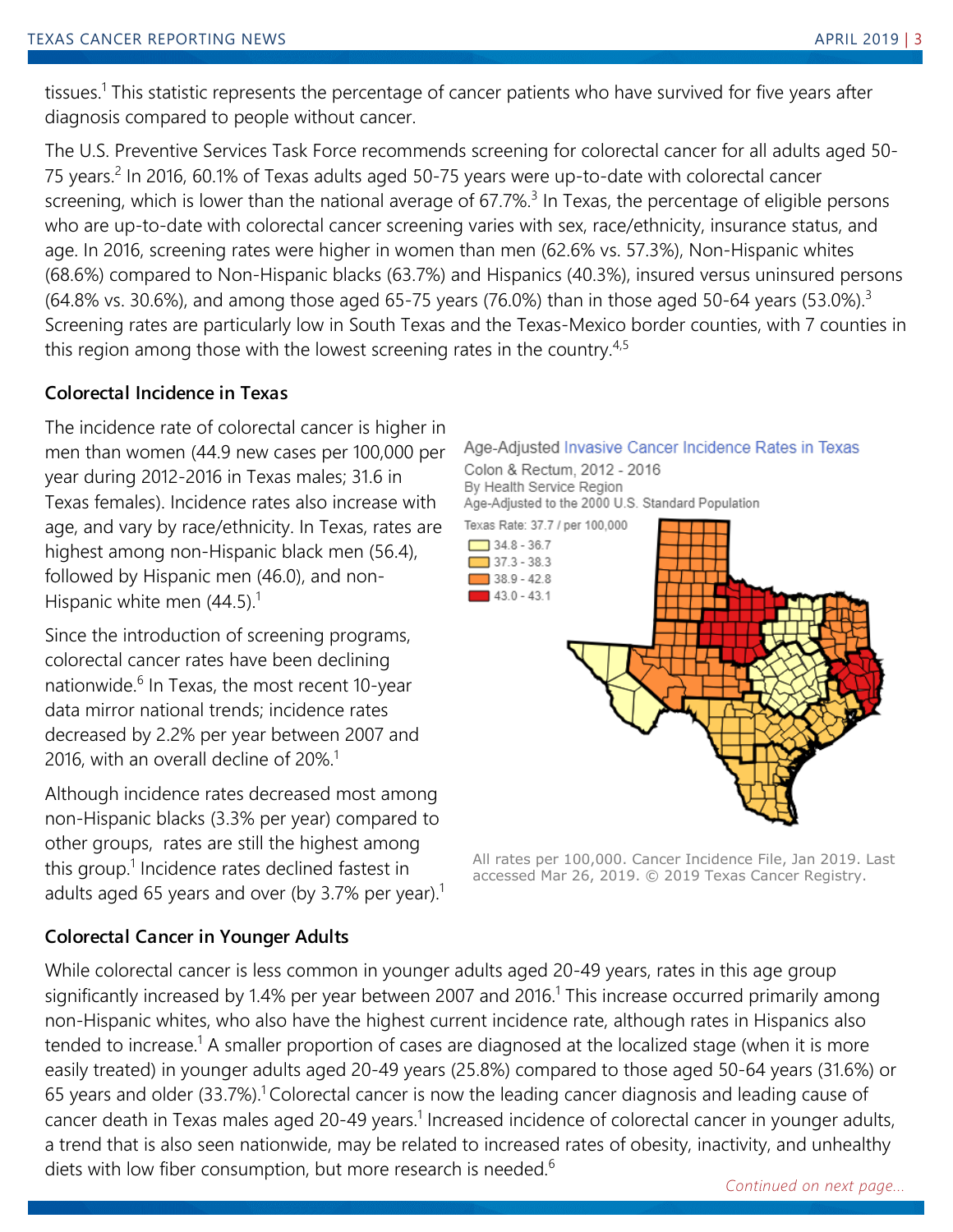Increasing colorectal cancer rates in younger adults has led some organizations, including the American Cancer Society, to recommend colorectal cancer screening begin at age 45 years.<sup>7</sup> Encouraging both increased screening and healthy lifestyles are ways in which colorectal cancer cases and deaths can be reduced. Cancer registries play a vital role in collecting, maintaining, and disseminating high quality cancer data to allow for monitoring trends over time, identifying cancer patterns, and advancing clinical, epidemiologic, and health services research designed to help reduce the burden of colorectal cancer.

#### **References:**

- <sup>1</sup> Texas Cancer Registry [\(https://dshs.texas.gov/tcr\)](https://dshs.texas.gov/tcr) SEER\*Stat Database, 1995-2016 Incidence, Texas statewide, created February 2019.
- <sup>2</sup> Colorectal Cancer: Screening. U.S. Preventive Services Task Force.

[https://www.uspreventiveservicestaskforce.org/Page/](https://www.uspreventiveservicestaskforce.org/Page/Document/UpdateSummaryFinal/colorectal-cancer-screening2?ds=1&s=colorectal) [Document/UpdateSummaryFinal/colorectal-cancer](https://www.uspreventiveservicestaskforce.org/Page/Document/UpdateSummaryFinal/colorectal-cancer-screening2?ds=1&s=colorectal)[screening2?ds=1&s=colorectal](https://www.uspreventiveservicestaskforce.org/Page/Document/UpdateSummaryFinal/colorectal-cancer-screening2?ds=1&s=colorectal)

- <sup>3</sup> Behavioral Risk Factor Surveillance System (BRFSS). <https://www.cdc.gov/brfss/brfssprevalence>
- <sup>4</sup> Texas Behavioral Risk Factor Surveillance System (BRFSS).

[http://healthdata.dshs.texas.gov/CommunitySurveys/](http://healthdata.dshs.texas.gov/CommunitySurveys/BRFSS) [BRFSS](http://healthdata.dshs.texas.gov/CommunitySurveys/BRFSS)

<sup>5</sup> Ryerson AB, Eheman CR, Altekruse SF, et al. Annual Report to the Nation on the Status of Cancer, 1975- 2012, featuring the increasing incidence of liver cancer. *Cancer* 2016; 122(9):1312-37. Berkowitz Z,

Zhang X, Richards TB, et al. Multilevel small-area estimation of colorectal cancer screening in the United States. *Cancer Epidemiology, Biomarkers & Prevention* 2018; 27(3):245-253.

- <sup>6</sup> Siegel RL, Miller KD, Fedewa SA, et al. Colorectal cancer statistics, 2017. *CA: A Cancer Journal for Clinicians*2017; 67(3):177-193.
- <sup>7</sup> American Cancer Society Guideline for Colorectal Cancer Screening. American Cancer Society. [https://www.cancer.org/cancer/colon-rectal](https://www.cancer.org/cancer/colon-rectal-cancer/detection-diagnosis-staging/acs-recommendations.html)[cancer/detection-diagnosis-staging/acs](https://www.cancer.org/cancer/colon-rectal-cancer/detection-diagnosis-staging/acs-recommendations.html)[recommendations.html](https://www.cancer.org/cancer/colon-rectal-cancer/detection-diagnosis-staging/acs-recommendations.html)

# FOR MORE INFORMATION:

Rebecca Sardell, PhD Epidemiologist [Rebecca.Sardell@dshs.texas.gov](mailto:Rebecca.Sardell@dshs.texas.gov?subject=TCR%20Newsletter%20-%20Epidemiology%20Corner)

# <span id="page-3-0"></span>**Timely Reporting Calendar**

The TCR recently released a revised reporting calendar for 2018 cancer cases.

We recommend all healthcare facilities submit cases on a weekly basis. At minimum, healthcare facilities are required to submit cases monthly, regardless of caseload.

Contact your local regional Texas Cancer Registry office for additional reporting information. Visit the TCR website for contact information:

https://www.dshs.texas.gov/tcr/contact.aspx.

| Cases admitted in: | Report no later than: |
|--------------------|-----------------------|
| January 2018       | June 2019             |
| February 2018      | <b>July 2019</b>      |
| March 2018         | August 2019           |
| April 2018         | September 2019        |
| May 2018           | October 2019          |
| <b>June 2018</b>   | November 2019         |
| <b>July 2018</b>   | December 2019         |
| August 2018        |                       |
| September 2018     | January 2020          |
| October 2018       |                       |
| November 2018      | February 2020         |
| December 2018      |                       |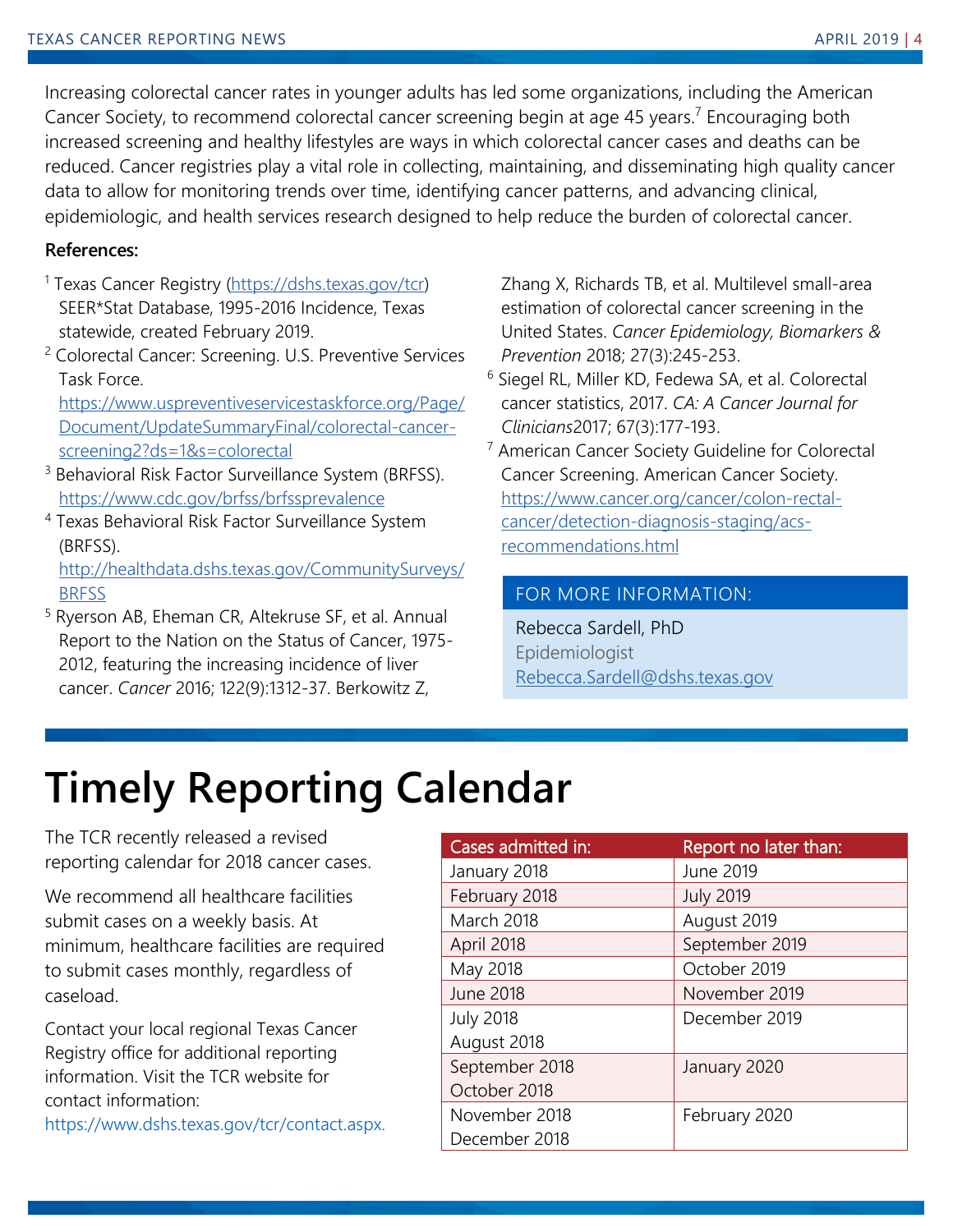# <span id="page-4-1"></span><span id="page-4-0"></span>**TCR Data Products**

TCR recently published several new reports and data tables on our website. If you would like to be notified when new TCR products are available, [sign up for email updates.](https://public.govdelivery.com/accounts/TXHHSC/subscriber/new?topic_id=TXHHSC_272)

#### **Site-Specific Tables, Report and Summary**

• [Liver and Intrahepatic Bile Duct Cancer in](https://www.dshs.texas.gov/tcr/data/cancersite/liver-cancer.aspx)  [Texas](https://www.dshs.texas.gov/tcr/data/cancersite/liver-cancer.aspx)

# **Data Visualization**

• [TCR Web Query Tool, 1996-2016](https://www.cancer-rates.info/tx/)

# **Supporting Documents**

- [Texas Cancer Registry Data Use](https://www.dshs.texas.gov/tcr/publications.aspx)
- [TCR Data Dictionary](https://www.dshs.texas.gov/tcr/data/dictionary.aspx)
- [2018 Texas Cancer Registry Annual Report](https://www.dshs.texas.gov/tcr/publications.aspx)
- [Texas Cancer Fast Stats 2018](https://www.dshs.texas.gov/tcr/data/texas-cancer-fast-stats.aspx)

#### **Datasets and Data Tables**

- [Limited-Use Data, 1995-2016](https://www.dshs.texas.gov/tcr/data/limited-use.aspx)
- [Estimated Cancer Cases and Deaths, 2019](https://www.dshs.texas.gov/tcr/data/expected-cases-and-deaths.aspx)
- [Cancer Incidence and Mortality, 2012-2016](https://www.dshs.texas.gov/tcr/data/incidence-and-mortality.aspx)
- Cause-Specific [Survival for Malignant](https://www.dshs.texas.gov/tcr/data/cause-specific-survival.aspx)  [Cancers Diagnosed 2012-2016](https://www.dshs.texas.gov/tcr/data/cause-specific-survival.aspx)
- [Childhood and Adolescent Cancer, 2007-](https://www.dshs.texas.gov/tcr/data/childhood.aspx) [2016](https://www.dshs.texas.gov/tcr/data/childhood.aspx)
- [Adolescent and Young Adult Cancer, 2012-](https://www.dshs.texas.gov/tcr/data/childhood.aspx) [2016](https://www.dshs.texas.gov/tcr/data/childhood.aspx)
- Texas Prevalence Counts as of January 1, [2016](https://www.dshs.texas.gov/tcr/data/prevalence.aspx)

Look for new data products, including web reports on screening-amenable cancers, in the coming months.

# **Training Corner**

# by TCR Training Team

The TCR is excited to announce our first online educational platform!

The Fundamental Learning Collaborative for the Cancer Surveillance Community, or FLccSC (pronounced "flossie"), was developed by the Florida Cancer Data System and the South

# **Cancer Reporting Handbook**

Due to national standard setter delays, the TCR expects to release the 2018-2019 Cancer Reporting Handbook in April 2019.

The new version will address changes in coding and requirements beginning with diagnosis year 2018.

Carolina Central Cancer Registry. This web-based tool provides learning courses, modules and quizzes for all cancer reporters regardless of expertise. FLccSC not only delivers content created by the TCR Training Team, but also gives participants access to modules designed by other central registries. For example, any student can access TCR's course "2018 Changes 1.0" and then review the Florida Cancer Data System's course on abstracting and coding 2018 lung cancer cases.

If you haven't signed up, do so now! You can register at [http://txs.fcdslms.med.miami.edu/.](http://txs.fcdslms.med.miami.edu/)

# **SEER Training**

New modules have been added to the **SEER Training Website**. Texas reporters might be interested in the following topics:

- [ICD-10-CM](https://training.seer.cancer.gov/icd10cm/) provides information on neoplasm codes from the ICD-10-CM coding scheme.
- [Summary Stage 2018 \(SS2018\)](https://training.seer.cancer.gov/ss2k/) outlines the concepts of staging and assists in assigning the appropriate summary stage codes while using the staging manual.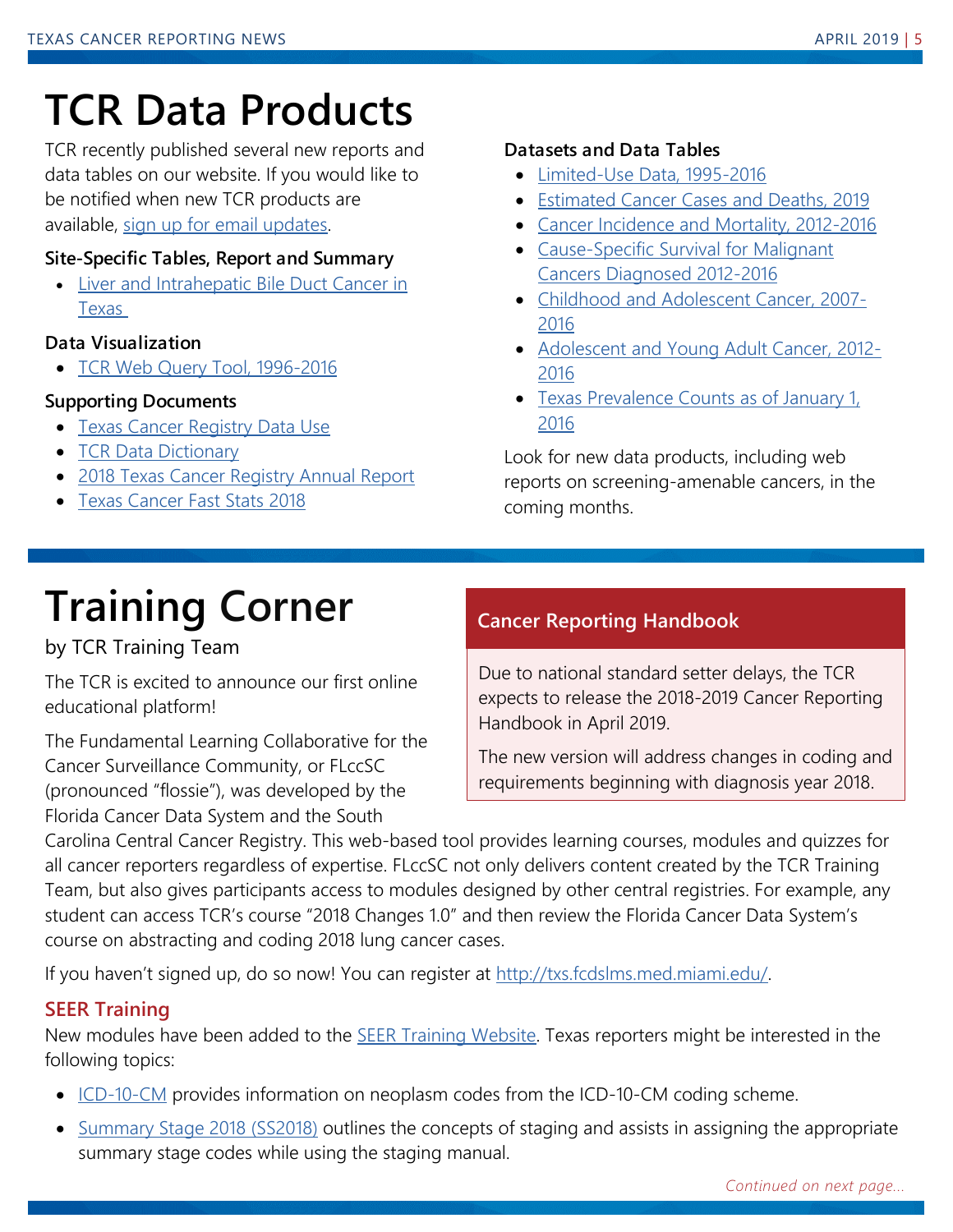• [Ovarian Cancer](https://training.seer.cancer.gov/ovarian/) is now available as a Site-Specific Module.

You can always view a list of completed SEER Training updates on the [updates section](https://training.seer.cancer.gov/modules_update.html) of the SEER Training Website.

# **Hematopoietic and Lymphoid Neoplasm Database and Manual**

# **Did you know?**

- The search function now searches all fields.
- Glossary definitions are available for certain terms by clicking on links. The Glossary for Registrars is available at [https://seer.cancer.gov/seertools/glossary.](https://seer.cancer.gov/seertools/glossary)

#### **2019 Revisions**

• Histologies fixed in Module 6 and Module 7.

#### **2018 Revisions**

- Rule clarifications and adjustments have been made.
- Typographical errors in both the manual and database have been corrected.
- Grade is no longer applicable for cases diagnosed in 2018 and later. Grade is still required for cases diagnosed prior to 2018.
- Non-reportable terms were removed from Appendix F in the manual and added to the database.
- The glossary was removed from the manual and created as a new glossary database.
- Several sections are no longer relevant and have been deleted from the manual:
	- *Appendix E: Obsolete Hematopoietic Histology Codes*—This section covered the neoplasms that were made obsolete as of 1/1/2010 and forward. This information is in the database. In January 2015, all cases that included one of these codes for 1/1/2010 and forward were converted to the current applicable code
	- *Obsolete Terms as Defined in ICD-O Hematopoietic and Lymphoid Neoplasms* (part of *Appendix A*)— The obsolete terms are part of the Hematopoietic database.
	- *Appendix D: New Histology Terms and Codes Hematopoietic and Lymphoid Neoplasms*—These were the new histology codes as of 1/1/2010. These are no longer new.

# **Certified Tumor Registrar Exam, Preparation and Training**

There are two more opportunities to take the CTR Exam this year!

- June 21-July 23 Application deadline: May 31, 2019
- October 11–November 2 Application deadline: September 13, 2019

The TCR is proud to sponsor the NAACCR CTR Exam Preparation and Review Webinar Series, which can help you prepare for the 2019 exam.

The next session of CTR prep courses beings on April 30. For registration information, visit the **TCR** website.



# **NAACCR Trainings**

The TCR will broadcast these upcoming NAACCR Webinars in multiple locations throughout Texas.

- May 4 Collecting Cancer Data: Neuroendocrine Tumors
- June 6 Collecting Cancer Data: **Ovary**
- July 11 Hospital Cancer Registry **Operations**
- August 1 Solid Tumor Rules
- September 5 Coding Pitfalls

For more information, visit the [NAACCR](https://www.dshs.texas.gov/tcr/training/NAACCR-webinars.aspx)  [Webinar](https://www.dshs.texas.gov/tcr/training/NAACCR-webinars.aspx) section of the TCR website.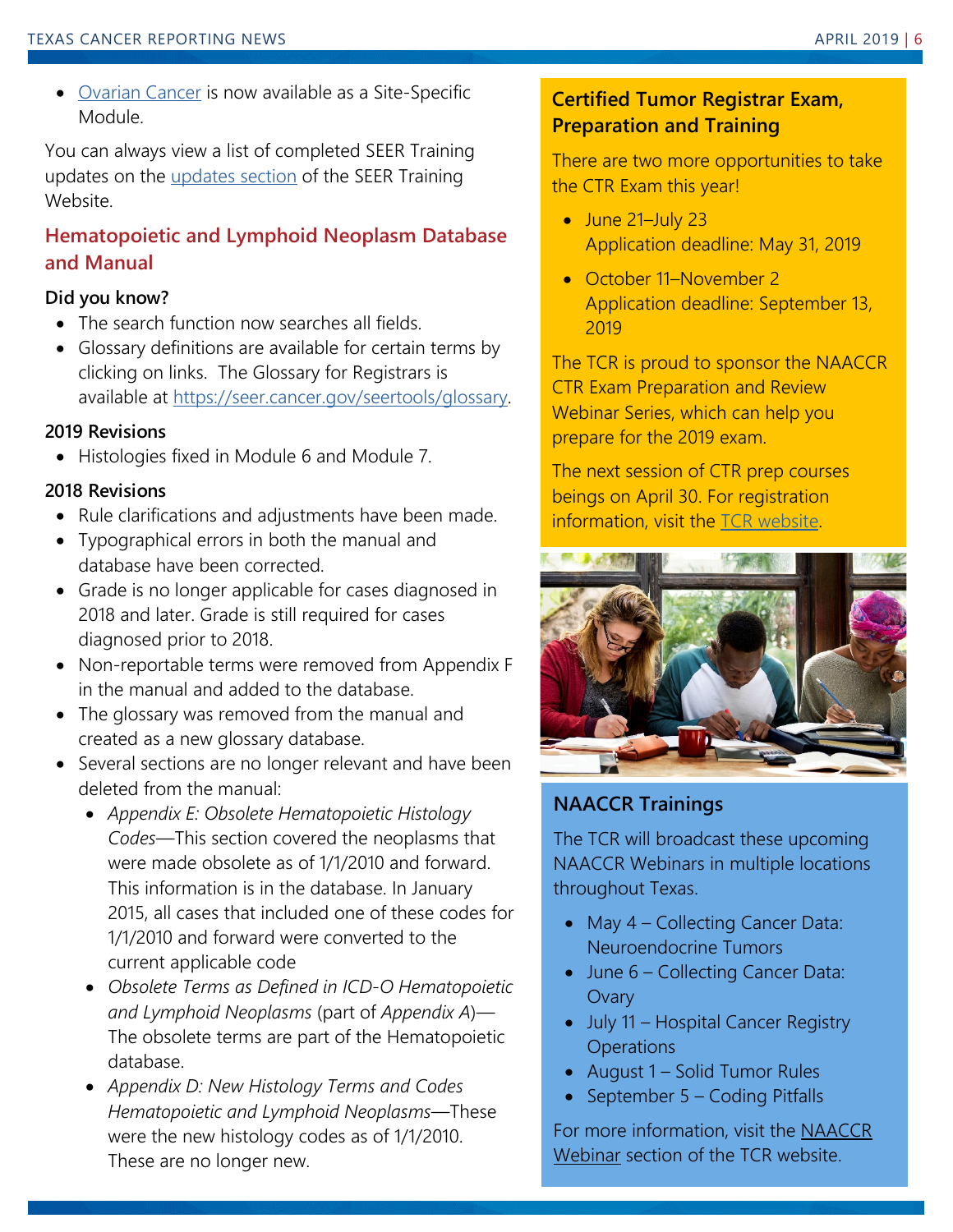# **2018 Solid Tumor Rules**

For cases diagnosed in 2018 and later, the [2018](https://seer.cancer.gov/tools/solidtumor/STM_2018.pdf)  [Solid Tumor Rules](https://seer.cancer.gov/tools/solidtumor/STM_2018.pdf) will be used for coding. You will still use the [2007 MPH Coding Rules](https://seer.cancer.gov/tools/mphrules/2007_mphrules_manual_08242012.pdf) for cases diagnosed in 2007–2017. To help you understand coding changes, TCR staff have put together the following tips and reminders for using the 2018 Solid Tumor Rules.

# **Coding Histology**

- When using 2007 MPH Coding Rules, you should code the histology from the most representative specimen.
- For all sites except breast and central nervous system (CNS), 2018 Solid Tumor Rules instruct you to code the most specific histology from the biopsy or resection. When there is a discrepancy between the biopsy and resection (e.g., two distinctly different histologies or different rows), code the histology from the most representative specimen (the greater amount of tumor).

# **Coding Tips**

- Nodular Melanoma 8721/3 (C44.) are lumpy and usually blue-back in color. A key trait is that they may grow faster and spread downwards.<sup>1,2</sup>
- Mucinous Adenocarcinoma 8480/3 (C18-C20) is an adenocarcinoma containing extracellular mucin comprising more than 50% of the tumor. Colloid is the same as mucinous; however, mucin-producing and mucinsecreting are not the same as mucinous.<sup>1</sup>

98% of colon cancers are adenocarcinoma and adenocarcinoma subtypes; 8480 is a subtype/variant.

• Rule H6 codes high-grade, invasive and malignant pseudomyxoma peritonei to 8480.<sup>2</sup>

<sup>1</sup> 2017 MPH Coding Rules <sup>2</sup> 2018 Solid Tumor Rules

#### **Breast**

- NST (No Special Type), mammary carcinoma NST, and carcinoma NST are the new terms for duct or ductal carcinoma.
- Mammary carcinoma is the same as carcinoma NST/duct carcinoma not otherwise specified (NOS) 8500. It will no longer be coded as carcinoma NOS 8010.
- DCIS/Carcinoma NST in situ has a major classification change.
- Subtypes/variant, architecture, pattern, and features are not coded. The majority of in situ tumors will be coded to DCIS 8500/2.

# **Colon, Rectosigmoid and Rectum**

- Rectum and rectosigmoid tumors are now included with the Colon Rules.
- There are new multiple primary rules which address anastomotic recurrence.
- Neuroendocrine tumors (formerly carcinoid) arising in the appendix are reportable for cases diagnosed in 2015 and later.
- Rule clarification: Pseudomyxoma peritonei now has a two-tiered system that classifies pseudomyxoma peritonei as either high-grade (malignant /3) or low-grade (non-malignant /0).
- There are dysplasias that have been assigned an in situ behavior code /2 in WHO and the ICD-O Update. Despite becoming a /2, they are not reportable in the US (but are in Canada).
- Disregard polyps when coding histology. For example, adenocarcinoma in an adenomatous polyp is coded as adenocarcinoma 8140. For the purposes of determining multiple primaries, tumors coded as adenocarcinoma in a polyp for pre-2018 cases should be treated as adenocarcinoma 8140.

# **Head and Neck**

- Two bone sites—mandible C410 and maxilla C411—have been added to the Head and Neck Rules.
- External ear C442 has been added to the Head and Neck Rules.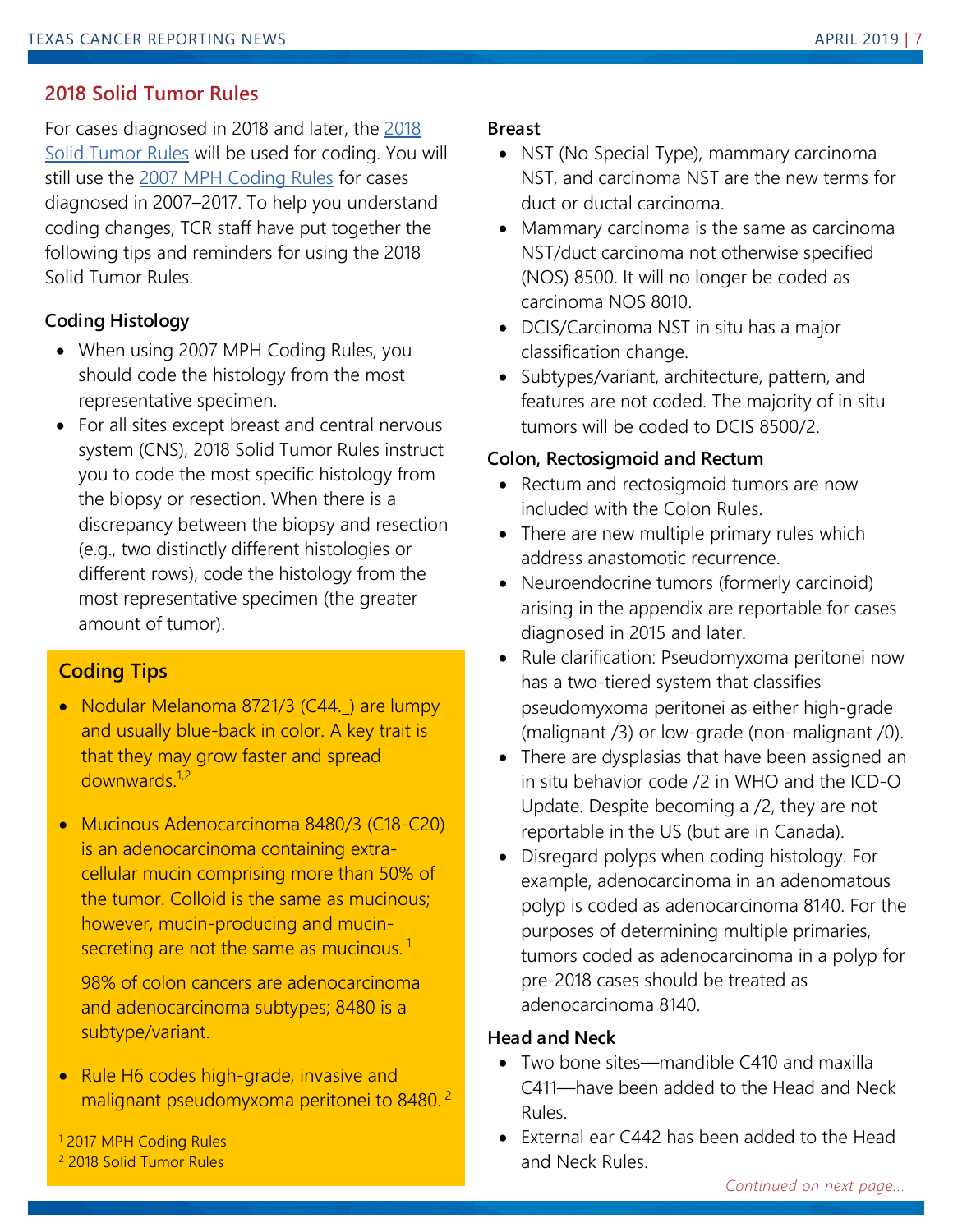- Basal cell carcinoma and all non-malignant neoplasms are excluded.
- Autonomic nervous system C479 has been added as a primary site for those paragangliomas reported as malignant.

#### **Kidney**

- New histology terms and codes were included and are identified by an asterisk:
	- Histologies with terms that indicate they are hereditary (hereditary leiomyomatosis and renal cell carcinoma syndrome–associated RCC 8311)
	- Histologies with genetic anomalies (succinate dehydrogenase–deficient RCC)
- Some histologies are rare and are not listed in the tables; refer to ICD-O and all updates.
- Renal cell spindle cell carcinoma 8318 is no longer a recommended term.

#### **Lung**

- New and changed ICD-O histology codes have been added to Table 3 and are identified by an asterisk. Some of those changes include:
	- In situ and minimally invasive terms and codes
	- Terms assigned a new histology code
	- Histology codes assigned a different preferred term (18 codes with new preferred terms)
- The following new terms and codes have been added:
	- Mucinous carcinoma/adenocarcinoma
		- 8253/3 when behavior unknown/not documented or invasive
		- 8257/3 when microinvasive or minimally invasive
		- 8253/2 when preinvasive or in situ
	- Non-mucinous carcinoma/adenocarcinoma
		- 8256/3 when microinvasive or minimally invasive
		- 8250/2 when preinvasive or in situ

# **Malignant CNS & Peripheral Nerves**

• Diffuse gliomas, medulloblastomas and other embryonal tumors were restructured. New

entities that are defined by both histology and molecular features are incorporated, including: glioblastoma, IDH-wildtype and glioblastoma, IDH-mutant; diffuse midline glioma, H3 K27Mmutant, RELA fusion-positive ependymoma, medulloblastoma, WNT-activated and medulloblastoma, SHH-activated, and embryonal tumor with multilayered rosettes, C19MC-altered.

- Glioma NOS is an umbrella term for all gliomas and astrocytomas and is not recommended because diagnostic methodology is able to determine a more specific diagnosis.
- GBM subsequent to an astrocytic or glial tumor is a multiple primary.

# **Non-Malignant CNS & Peripheral Nerves**

- The following meningiomas are reportable: intraosseous, cavernous sinus and sphenoid wing.
- •Multiple cerebral meningiomas are a single primary.
- •Multiple brain tumors (same histology) are a single primary.
- Bilateral optic nerve gliomas/pilocytic astrocytomas are a single primary.
- Laterality does not determine multiple primaries.
- Timing does not determine multiple primaries.
- The brain (C710-C719) is a single primary site.
- •Neurofibromatosis NOS, Neurofibromatosis 1 (NF1), Neurofibromatosis 2 (NF2), and schwannomatosis are genetic syndromes and not reportable neoplasms.

# **Other Sites**

- For cases diagnosed 2007–2017, the Other Sites Rules cover rectosigmoid, rectum and all sites not included in the site-specific rules.
- For cases diagnosed in 2018 and later, the following sites are no longer included in the Other Sites Rules:
	- Rectosigmoid C199
	- Rectum C209
	- Peripheral Nerves and Autonomic Nervous System C470-C479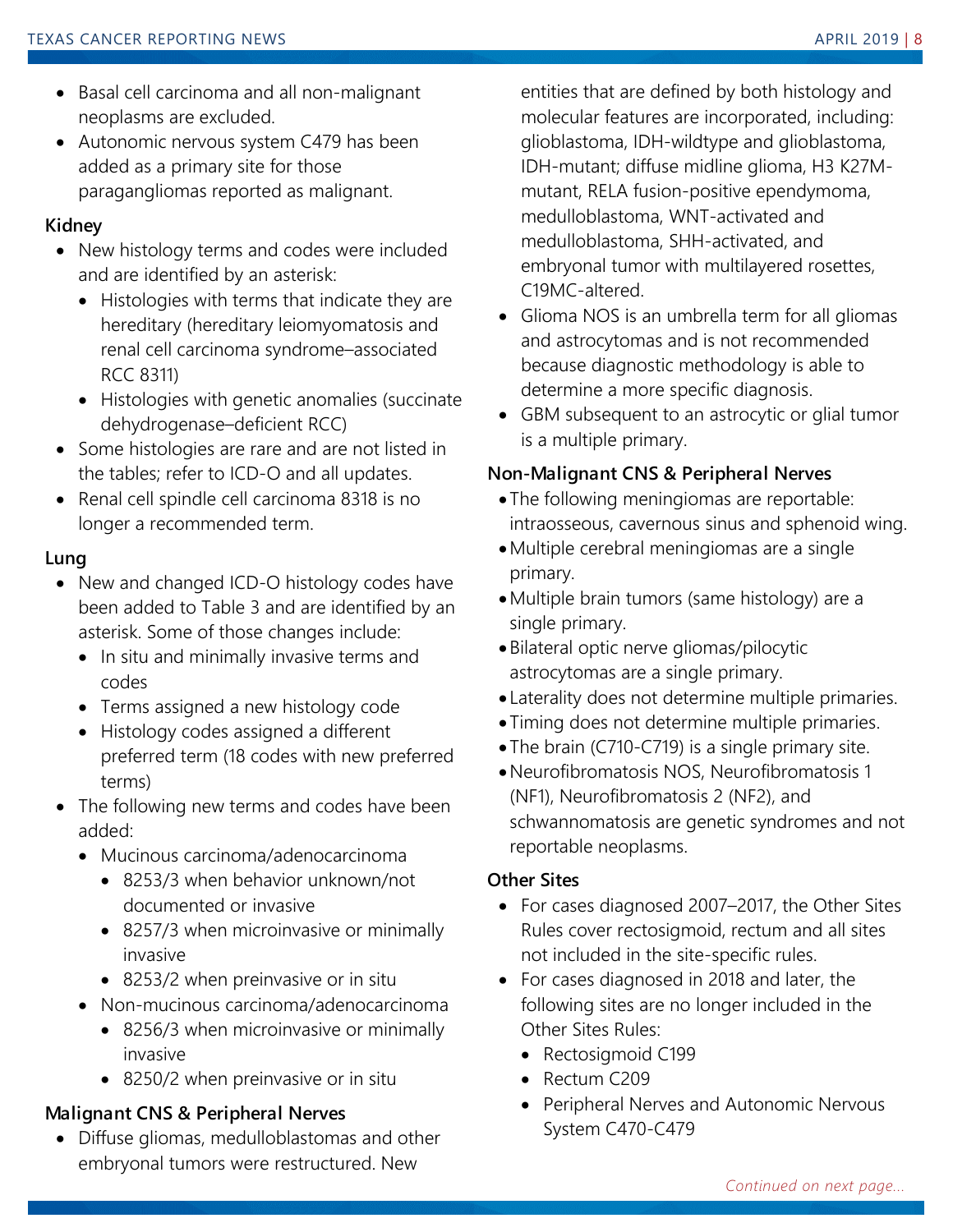# **Cancer Registrar Q&A**

# **A kidney biopsy reported a single tumor as alveolar rhabdomyosarcoma and spindle cell rhabdomyosarcoma. Yet, the surgical report states rhabdomyosarcoma, NOS. How is this coded?**

For cases diagnosed January 1, 2018, when there is a discrepancy between the biopsy and resection in regards to the histology we "code the most specific pathology/tissue regardless of whether it is from a resection or biopsy." This is usually referring to the subtype or variant.

We follow the 2018 Solid Tumor Rules for a Single Tumor.

If the diagnosis is alveolar rhabdomyosarcoma 8920 and spindle cell rhabdomyosarcoma 8912 (biopsy showing the more specific histology), per Rule H2, we would code to rhabdomyosarcoma, nos.

This is a change from the 2007 MPH Coding Rules in which we would "code the histology from the most representative specimen" (in most cases the surgical procedure) and Rule H7 which states to code the numerically higher ICD-O-3 code for two specific histologies (8920) if they are not renal cell types. Two or more specific renal types are assigned to code 8255 prior to 01/01/2018.



# **If a patient is diagnosed with ductal carcinoma, which histology would you use***—***8500 or 8521?**

According to the 2007 MPH Coding Rules, the histology code is 8500 (ductal carcinoma, NOS). This is due to the lack of specific features that can be used to better classify the tumor.

Tumors of the duct are frequently miscoded and assigned the histology code 8521, ductular carcinoma. Though ductular carcinomas do exist, these malignancies are rarely found and applied to the breast. Ductular carcinoma is more commonly seen in the pancreas, biliary ducts or prostate. Ductular is not equivalent to duct or ductal.

# **What is the histology code for an infiltrating ductal carcinoma, micropapillary type, grade 3 breast cancer?**

For cases diagnosed on January 1, 2018, and late, we would use 2018 Solid Tumor Rules which states, "Subtypes/variant, architecture, pattern, and features ARE NOT CODED". Therefore, infiltrating ductal carcinoma, micropapillary type would be coded infiltrating ductal carcinoma 8500.

This is a change from the 2007 MPH Coding Rules in which it would be coded duct micropapillary carcinoma, 8507/3.

# **What is the histology code for a patient diagnosed with an Infiltrating duct combined with a mucinous histology?**

The 2007 MPH Coding Rules and 2018 Solid Tumor Rules state that the correct code for an infiltrating duct combined with a mucinous is 8523/3.

For diagnosis dates January 1, 2018, and later, refer to the 2018 Solid Tumor Rules Coding Multiple Histologies in a Single Tumor. Use Table 2: Histology Combination Codes only when instructed to by the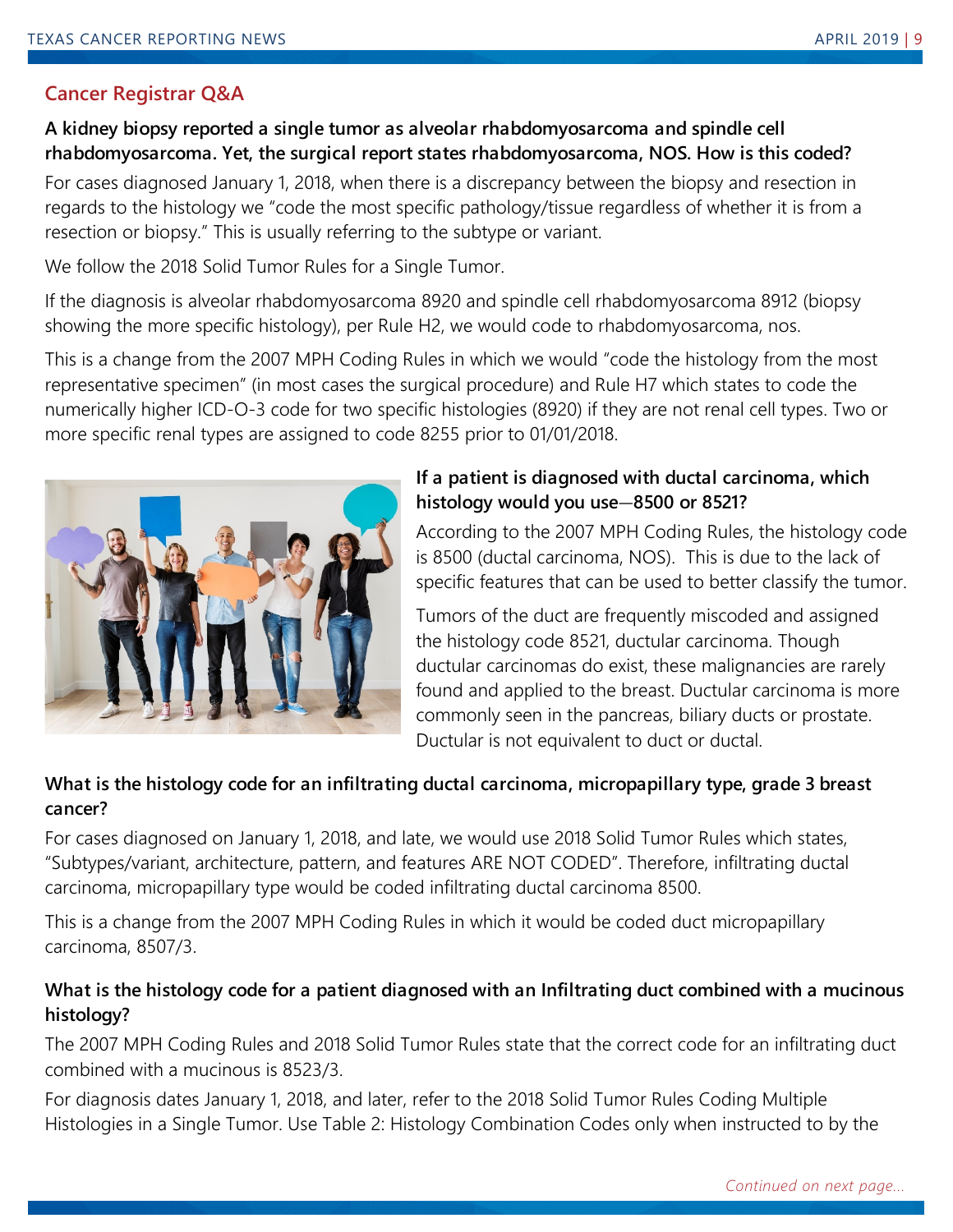Histology Coding Rules, Rule H17. The combination codes are used for single tumors or multiple tumors abstracted as a single primary. It is not to be used if the histologies have different behaviors , or if one is a subtype/variant, or described as a differentiation or feature.

For diagnosis dates prior to this date, apply the 2007 MPH Coding Rules. Use Table 3 when instructed to by the Multiple Primary and Histology Rules, H17 (duct mixed with other types or carcinoma). Compare the terms in the diagnosis to the terms in Columns 1 and 2. If the terms match the diagnosis, code the histology to the ICC-O code in Column 4.

# **How would you code the histology of a breast tumor that includes focal features?**

Per Rule H14 in the 2018 Solid Tumor Rules for breast, we would ignore the focal component and assume the other portion comprises the majority of that histology. When a histology is "focal" it indicates that the tumor contains less than 50%, or the minority, of this histology. For example, a pathology report shows glycogen-rich clear cell carcinoma, 8315 with a focal feature of clear cell carcinoma, 8310. We would code the majority, 8315.

There are similar sounding terms—focal, focus and foci—that can easily be confused; however, they have different meanings that affect how multiple tumors are counted.

Focal means limited to one specific area. This can be either microscopic (seen through a microscope) or macroscopic (seen with the naked eye).

Focus is a pathologic term describing cells that can be seen only microscopically. The cells stand out from surrounding tissue based on their appearance, special stains, or other testing. Foci is the plural of focus and implies only microscopic visualization of the tumor cells.

# FOR MORE INFORMATION:

Elizabeth Harvey, BS Training Specialist [TCR.training@dshs.texas.gov](mailto:TCR.training@dshs.texas.gov?subject=TCR%20Newsletter%20-%20Training%20Corner)

# **New TCR Staff**

**Minh Doan, MPH,** joined the Northeast Regional Operations Group in November 2018 as a Program Specialist. She has a Master of Public Health from the UT School of Public Health and a Bachelor of Science in Biological Sciences from the University of Nebraska-Lincoln. She is also a Certified Nursing Assistant and will be CTR eligible after one year with the registry.

**Keisha Musonda, MPH,** joined the Epidemiology Group in December 2018 as an Epidemiologist. She has more than nine years of experience working in epidemiology, disease surveillance, and public health. She earned a Master of Public Health, with a concentration in epidemiology, from the University of Arizona and a Bachelor of Science in biology and chemistry from Howard University. Keisha previously worked as an epidemiologist for the Inter Tribal Council of Arizona and as a research scientist for the University of Washington.

**Alejandra Martinez, RHIT,** joined the Southwest Registry Operations Group in January 2019 as a Public Health and Prevention Specialist. She has an associate's degree in health information technology from Texas State Technical College and received her Registered Health Information Technician (RHIT) certification in 2018. Alejandra is CTR eligible.

**Adrianne Moreno, MPH,** joined the Epidemiology Group in February 2019 as a Research Specialist. She has a Master of Public Health, with a concentration in Epidemiology, from UT Health Science Center, Austin and a Bachelor of Science in biology from UT Austin. Adrianne previously worked as graduate data manager at the UT Dell Medical School, where she combined, cleaned, linked, and analyzed multiple years of national vital statistics data.